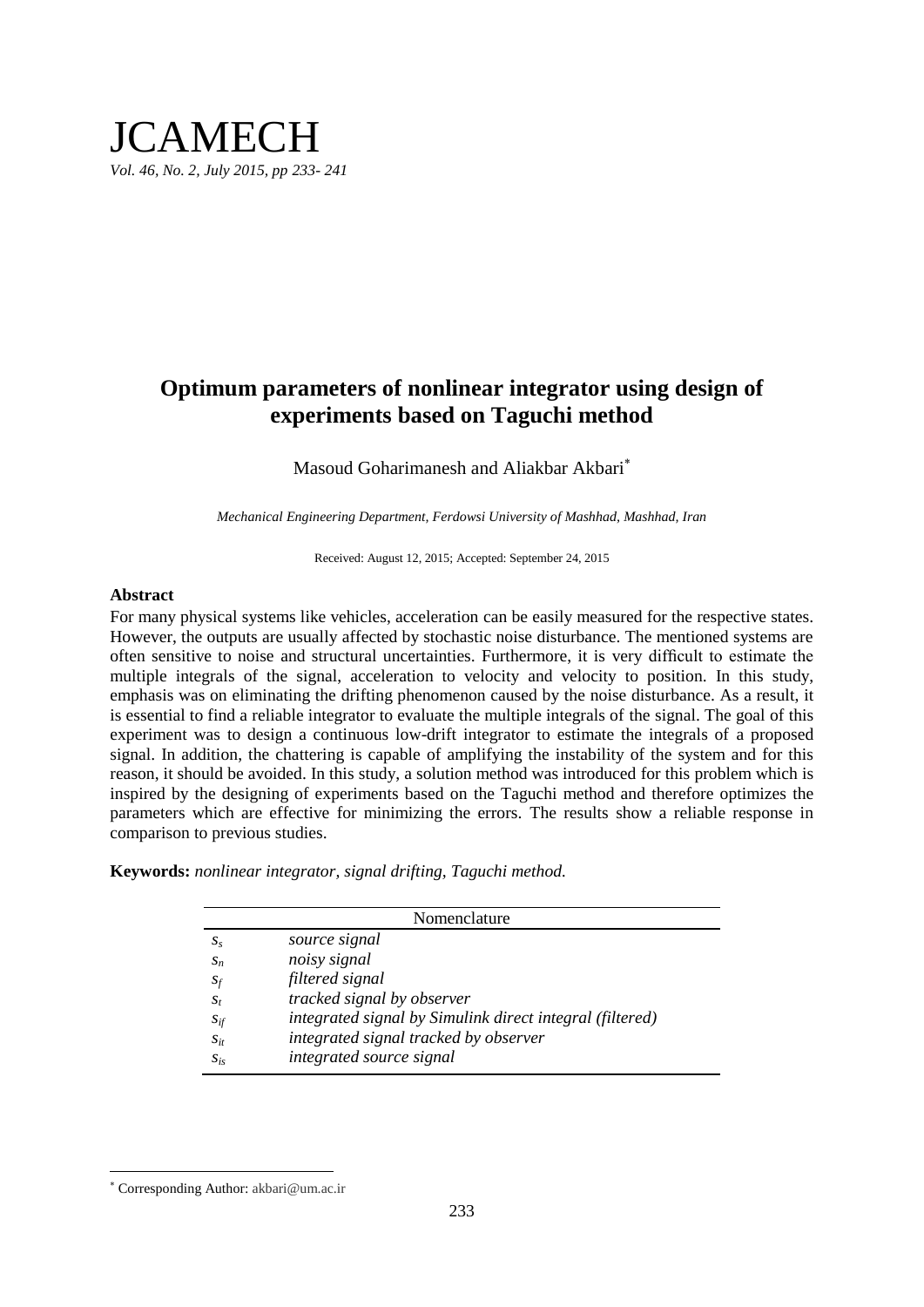### **1. Introduction**

Vehicle tracking is the procedure of deciding and keeping up positional data for a vehicle moving on the street. Vehicle tracking systems (VTSs) are helpful for tracking the movements of public transport vehicles, helping drivers to have an easy parking maneuver especially when reversing, or for location-aware computing and individual rout assistance [\[1\]](#page-7-0). For most VTSs, GPS is the essential hotspot for acquiring transportation and speed information. Under perfect conditions, GPS provides long**-**term accurate and outright estimations. Outdoors, where there is a reasonable viewable pathway to four or more satellites, GPS is able to provide locations with accuracies ranging from tens of meters to tens of centimeters, depending on the type of GPS receiver [\[2\]](#page-7-0). In any case, GPS is regularly inaccessible in urban ranges, where the urban crowding impact may weaken the quantity of noticeable satellites transmitters. Notwithstanding, when GPS is accessible, it is frequently less exact as a result of multipath impacts.

Alternative approaches for absolute VTSs require active radiation sources such as infrared light [\[3\]](#page-7-1), magnetic fields [\[4\]](#page-7-2), ultra wide band )UWB) or other radio frequencies [\[5\]](#page-7-3). Common to these methods is that they require an initial setup of the corresponding source. Additional methods involve the use of light emitting and capturing sources such as cameras or light detection and ranging (LIDAR) systems [\[6\]](#page-7-4). There are few other radio frequency (RF)-based technologies, such as those using cellular telephones based on wireless networks to obtain navigation parameters. The main restriction of these cellular technologies is that they are not accurate enough for most vehicle tracking parking purposes. Wireless local area networks (WLANs) can be used for indoor navigation, where the location fix is determined by measuring signal strengths from several access points [\[1\]](#page-7-0). However, like GPS, this technique suffers from multipath and disappearing important properties, and pre-mapping of signal strength is often required.

An entirely different approach is the use of the relative sensor modalities, mainly IMUs. IMUs do not necessitate any external infrastruture and do not actively radiate. The problem with IMUs is that, the position and heading estimates are derived from the accelerometers and gyros of the IMU, which

develop unbounded errors. Smaller and lighter IMUs, typically using the micro-electromechanical systems (MEMS) technology, develop large position and heading errors quickly. A common approach used in the making of MEMS-based IMUs feasible in VTSs applications is to find better ways that allow the bounding of position errors. In IMU-based VTSs, the direction of motion is most commonly obtained from the gyroscopes of the IMU. However, in the MEMS-based systems, a bias drift of the gyros is significant, and if left uncorrected can completely mask the navigation resolution [\[7\]](#page-7-5). Therefore, alternative equipment or additional data sources are required to achieve reasonable accuracy.

Many methods have been introduced in the literature to avoid chattering, and to eliminate drifting phenomenon for IMUs [\[8-10\]](#page-8-0). One of the recent and successful methods was introduced by Wang et al. [\[8\]](#page-8-0), using a quad rotor control system. In this study, a nonlinear integrator was derived and the finite time convergence was proven. The proposed nonlinear integral has some parameters that we did not have any previous knowledge of finding their value optimally. An algorithm has been proposed in this study to find the regarded values robustly. The concept used here, was adopted from the statistical technique for designing experiments which is called the Taguchi method.

This paper is organized as follows. The nonlinear integral is introduced in the next section while the design of experiment principles is discussed in the third section of this paper. After achieving optimized values of the modeling and implementation, the nonlinear integral is supposed in the fourth and fifth sections respectively.

### **2. Nonlinear integral**

Equation (1) shows the proposed differential equation for a single integrator [1]. This nonlinear equation gets the filtered signal  $a(t)$  and two  $x_1$  and  $x_2$  signals which are built as the integrated and observed signals respectively. Although, they mentioned the parameters of this equation, there is no straight forward method of calculating the values given in [Table 1.](#page-2-0) For this reason, a design of experiments based on Taguchi method will be address to introduce a method for achieving the optimized gains.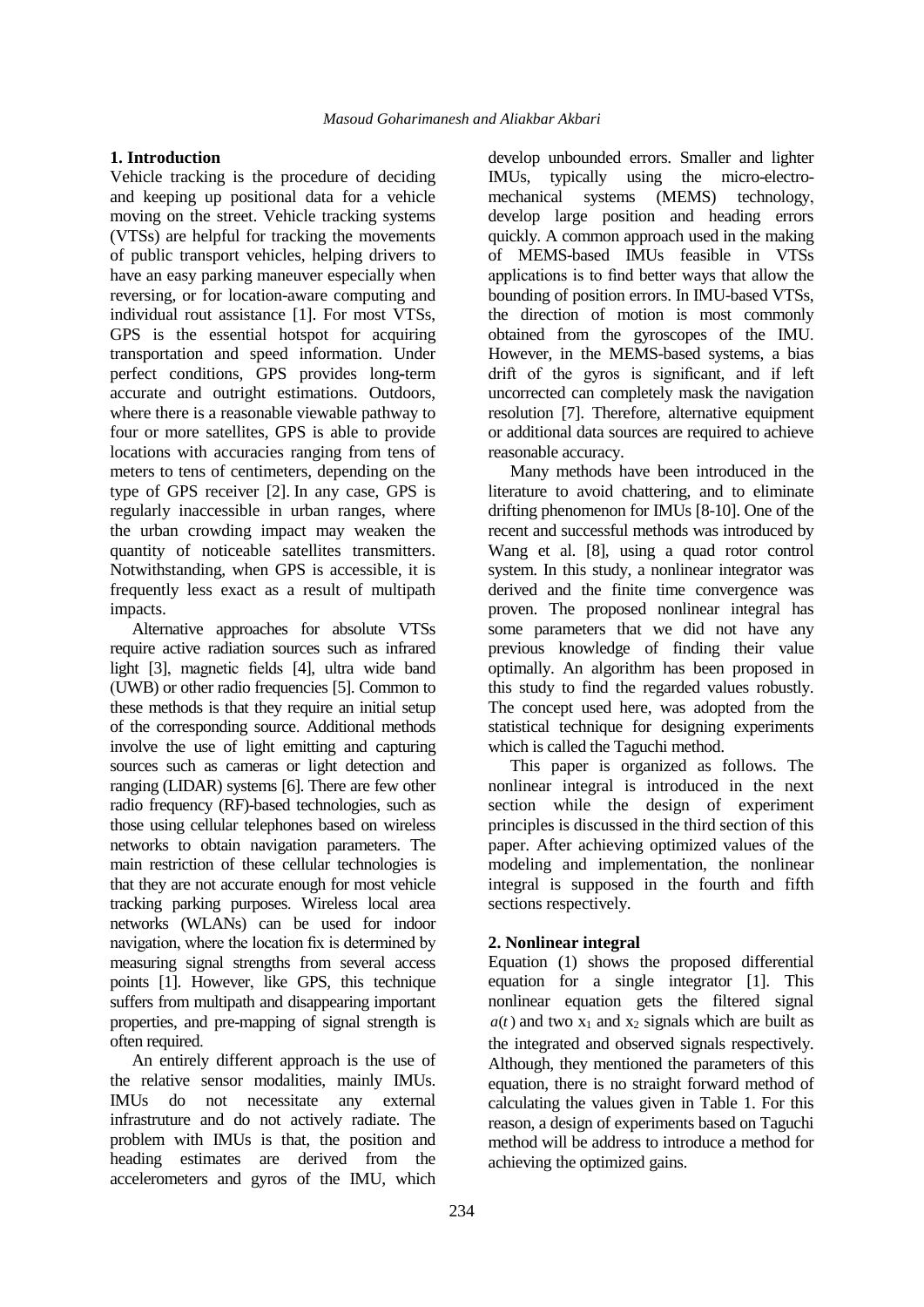$$
\dot{x}_1 = x_2
$$
  
\n
$$
\varepsilon^3 \dot{x}_2 = -K_1 |\varepsilon x_1|^{\alpha_1} sign(x_1)
$$
  
\n
$$
-K_2 |(x_2 - a(t))|^{\alpha_2} sign(x_2 - a(t))
$$
\n(1)

<span id="page-2-0"></span>

|  |  |  |  |  | Table 1. The Parameters value mentioned in [8] |  |  |  |  |  |
|--|--|--|--|--|------------------------------------------------|--|--|--|--|--|
|--|--|--|--|--|------------------------------------------------|--|--|--|--|--|

| <b>Parameter</b>                   | Wang's value |
|------------------------------------|--------------|
| $K_1$                              | 2            |
| $K_2$                              | 3            |
| $\alpha_{2}$                       | 0.1          |
| $\alpha_1 = \alpha_2/(2-\alpha_2)$ | 0.0526       |
| ε                                  | 0.83         |

### **3. Designing of Experiments**

The Taguchi method is a powerful tool for characterization, design and performance optimization [11-16]. The Taguchi experimental design method offers a wide range of applications, with advantages such as simple concept, ease of use, as well as variation reduction [17].

This technique has seven steps [17]

- 1. Determination a function that needs to be optimized.
- 2. Determination of controllable factors and their levels.
- 3. Selection of a suitable orthogonal array.
- 4. Performing the experiments and measuring outputs.
- 5.Calculation of S/N ratio.
- 6. Selecting the parameters corresponding to optimal conditions, analyzing the data and prediction of output in optimum case.
- 7.Conducting the confirmation experiment.

In the present study, five parameters are used as control factors. All parameters designed to have five levels are presented in [Table 2.](#page-2-1) The effect of time as a simulation elapsed period is considered

<span id="page-2-1"></span>By means of the Taguchi method, the  $L_{25}$ orthogonal arrays table with 25 rows is constructed for the controllable factors, as given in [Table 3.](#page-3-0) Each row corresponds to the number of experiments to be performed.

In the Taguchi method, a loss function is used to assess the cost of deviation from the target. The loss function is further transformed into the S/N ratio. It provides a measure, for understanding the impact of noise factors on system performance. The larger the S/N, the more robust the product is against noise. Several S/N ratios depend on the experimental objective. For example, one may choose, Smaller is better (SB), nominal is better (NB) or Larger is better (LB). In this study, the Lower root mean square between the desired integral of a signal and the filtered integrated signal indicates a better performance. Therefore, to obtain optimum performance characteristics, "SB" for the output was selected. Using LB, the definition of the loss function (L) for RMS output,  $y_i$ , of n repeated experiments using different levels of noise factors is given in Equations (2) and (3).

$$
L_{SB} = \frac{1}{n} \sum_{i=1}^{n} y_i^2
$$
 (2)

The S/N ratio  $\eta_{ii}$  can be expressed as (3).

$$
\eta_{ij} = -10\log(L_{ij})\tag{3}
$$

where i and j indices represent the  $i_{th}$ performance characteristic and  $j_{th}$  experiment, respectively. The optimal level of the parameters and better performance is indicated by greater values of η. The S/N ratio for each experiment of  $L_{25}$  shown in [Table 3](#page-3-0) is calculated and introduced in Table 4. As shown in Table 4, the efficient performance for the RMS is obtained at the first level of  $K_1$ , the fifth level of  $K_2$ , the fifth level of  $\alpha_2$ , the fourth level of ε and finally, the first level time of simulation. This behavior is similar to the goal of minimizing the time elapsed in the simulation. Nevertheless, for  $K<sub>2</sub>$  the first level can be effective for minimizing the time.

**Table 2. Variety of control parameters used in the Taguchi method**

| <b>Level</b>   | $K_1$ | $\mathbf{K}_2$ | $\mathbf{a}_2$ | ε   | time |
|----------------|-------|----------------|----------------|-----|------|
|                |       |                | 0.2            | 0.2 | 200  |
| 2              |       |                | 0.4            | 0.4 | 400  |
| 3              | O     | 0              | 0.6            | 0.6 | 600  |
| $\overline{4}$ | 8     | 8              | 0.8            | 0.8 | 800  |
|                | 10    | 10             |                |     | 1000 |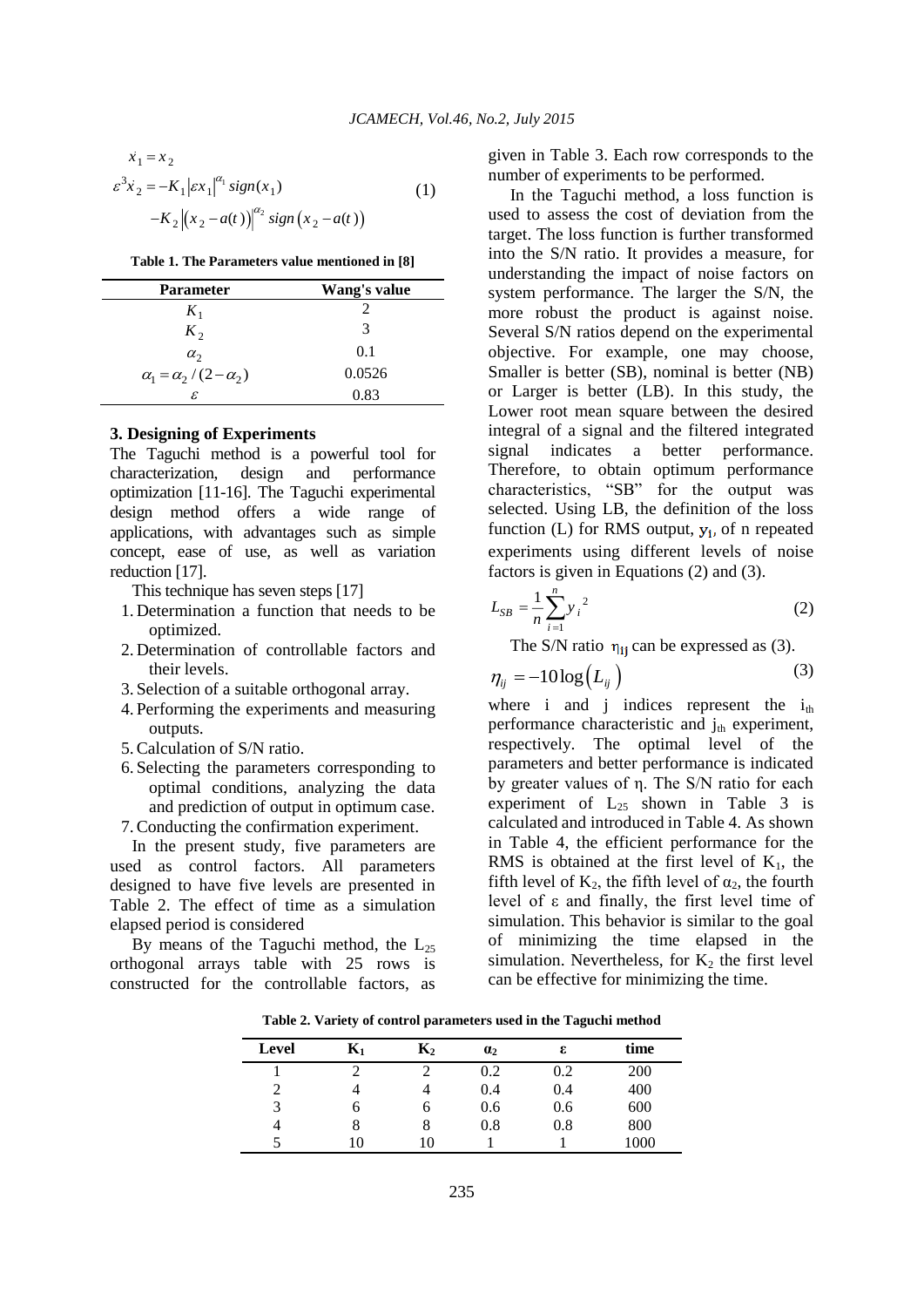# **JCAMECH**

*Vol. 46, No. 2, July 2015, pp 233- 241*

<span id="page-3-0"></span>Besides, the category of parameters affected both the proposed and cost functions, the minimized RMS and time elapsed, are ranked in both Tables 4 and 5. In addition, [Fig.](#page-4-0) 1 shows the behavior of parameters in minimizing the RMS using different levels.

| $K_1$          | $K_2$          | $\alpha_2$     | ε              | time           | <b>RMS</b> | <b>Time elapsed</b> |
|----------------|----------------|----------------|----------------|----------------|------------|---------------------|
|                |                | 1              | 1              |                | 4816.135   | 3.711016            |
|                | $\overline{c}$ | $\overline{c}$ | $\overline{c}$ | $\overline{2}$ | 443.8899   | 6.393078            |
|                | 3              | 3              | 3              | 3              | 237.3513   | 4.02252             |
|                | 4              | $\overline{4}$ | 4              | 4              | 161.0291   | 2.669304            |
|                | 5              | 5              | 5              | 5              | 104.6611   | 1.960742            |
| 2              |                | $\overline{c}$ | 3              | 4              | 28142.23   | 3.794936            |
| $\overline{2}$ | $\overline{c}$ | $\overline{3}$ | 4              | 5              | 5399.2     | 2.41274             |
| $\overline{c}$ | 3              | $\overline{4}$ | 5              |                | 304.4364   | 0.478725            |
| $\overline{c}$ | 4              | 5              |                | $\overline{2}$ | 2398.457   | 41.75755            |
| $\overline{c}$ | 5              | 1              | 2              | 3              | 79.27285   | 242.5222            |
| 3              |                | 3              | 5              | 2              | 7526.2     | 1.597425            |
| 3              | $\overline{c}$ | $\overline{4}$ |                | 3              | 36989.1    | 35.202              |
| 3              | 3              | 5              | $\overline{2}$ | 4              | 5989.839   | 8.198962            |
| 3              | 4              | 1              | 3              | 5              | 1317.735   | 6.663291            |
| 3              | 5              | $\overline{2}$ | 4              |                | 280.2418   | 1.187146            |
| 4              |                | $\overline{4}$ | $\overline{2}$ | 5              | 24834.53   | 4.838446            |
| 4              | $\overline{2}$ | 5              | 3              |                | 1780.478   | 0.910047            |
| 4              | 3              | 1              | 4              | $\overline{2}$ | 20322.9    | 2.644653            |
| 4              | 4              | $\overline{2}$ | 5              | 3              | 4714.041   | 1.511617            |
| 4              | 5              | 3              |                | 4              | 52117.69   | 142.0657            |
| 5              |                | 5              | 4              | 3              | 3367.21    | 1.101419            |
| 5              | $\overline{2}$ | 1              | 5              | 4              | 204220     | 24.07171            |
| 5              | 3              | $\overline{c}$ |                | 5              | 290945.7   | 50.3861             |
| 5              | 4              | 3              | 2              |                | 6902.216   | 2.722246            |
| 5              | 5              | 4              | 3              | 2              | 4485.583   | 2.530687            |

**Table 3. Taguchi experiments**

**Table 4. SNR for minimizing the root mean square error**

| Level | $\mathbf{K}_1$ | $\mathbf{K}_{2}$ | a <sub>2</sub> | ε        | time           |
|-------|----------------|------------------|----------------|----------|----------------|
|       | $-51.73$       | $-79.72$         | $-73.28$       | $-87.25$ | $-62.81$       |
| ∍     | $-65.35$       | $-78.03$         | $-74.73$       | $-66.23$ | $-71.45$       |
| 3     | $-71.16$       | $-73.63$         | $-74.16$       | $-67.39$ | $-64.17$       |
| 4     | $-81.38$       | $-64.88$         | $-69.22$       | $-64.89$ | $-81.84$       |
|       | $-87.17$       | $-58.94$         | $-63.82$       | $-69.45$ | $-74.92$       |
| Delta | 35.44          | 20.78            | 10.91          | 22.36    | 19.03          |
| Rank  |                |                  |                |          | $\overline{4}$ |

|  | Table 5. SNR for minimizing the time elapsed |  |
|--|----------------------------------------------|--|
|--|----------------------------------------------|--|

| Level |           | $\mathbf{K}_{2}$ | a <sub>2</sub> | ε.        | time      |
|-------|-----------|------------------|----------------|-----------|-----------|
|       | $-10.794$ | $-8.315$         | $-22.327$      | $-30.366$ | $-2.872$  |
|       | $-18.589$ | $-16.301$        | $-13.365$      | $-20.895$ | $-2.872$  |
|       | $-18.589$ | $-13.292$        | $-15.111$      | $-9.479$  | $-19.029$ |
| 4     | $-13.592$ | $-13.941$        | $-10.964$      | $-5.391$  | $-21.813$ |
|       | $-15.856$ | $-21.230$        | $-11.312$      | $-6.948$  | $-15.543$ |
| Delta | 7.795     | 12.915           | 11.363         | 24.975    | 18.941    |
| Rank  |           |                  |                |           |           |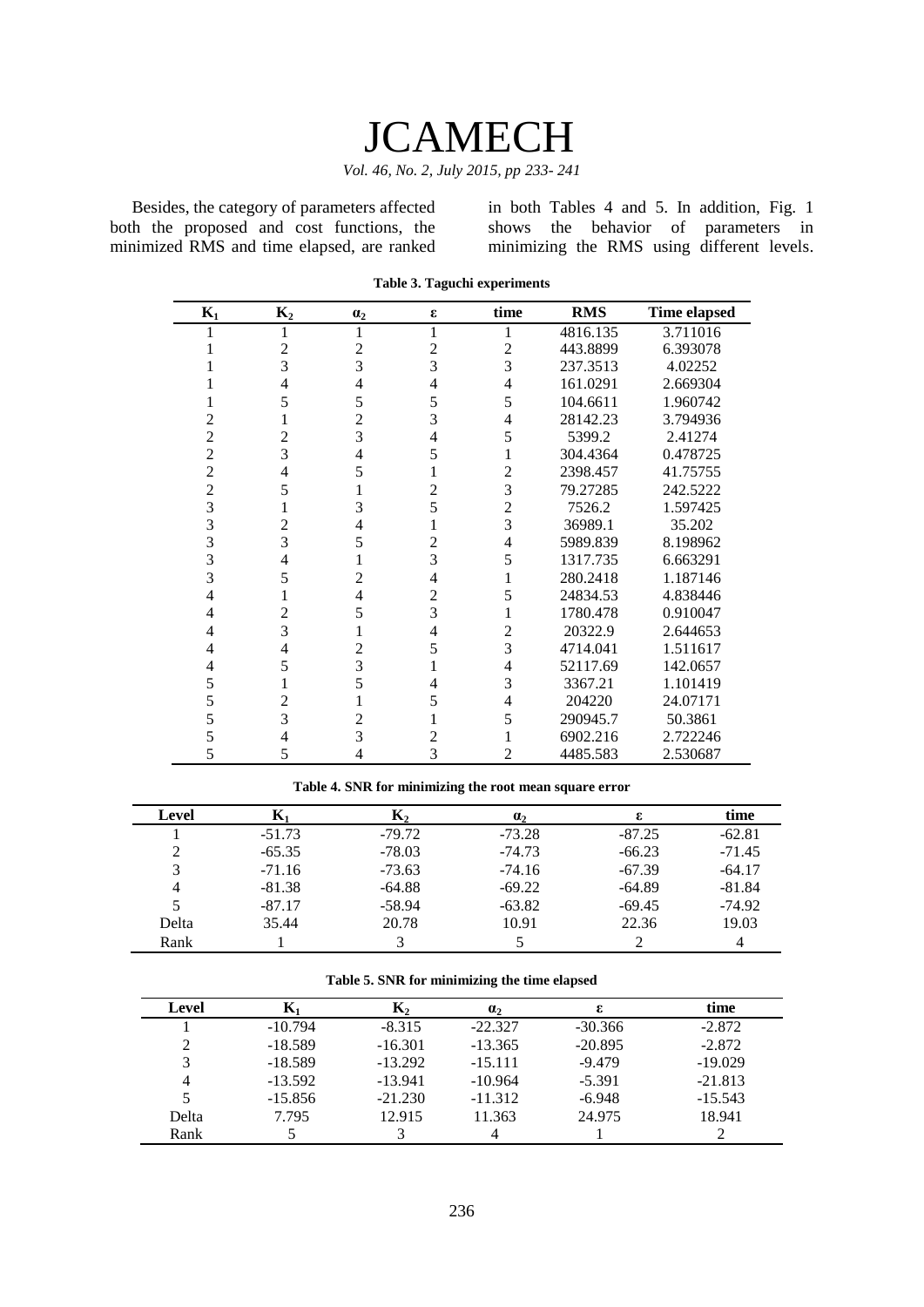

*JCAMECH, Vol.46, No.2, July 2015*

**Fig. 1. Signal to Noise Ratio where the objective is to minimize RMS**

<span id="page-4-0"></span>Similar to Table 1. [The Parameters value](#page-2-0)  [mentioned in \[8\],](#page-2-0) a new table is made by the optimized parameters. These parameters given in [Table 6,](#page-4-1) are not exactly the optimized parameters, but are more informative than the previous ones.

|  | Table 6. The optimized parameters value |  |  |
|--|-----------------------------------------|--|--|
|--|-----------------------------------------|--|--|

<span id="page-4-1"></span>

| <b>Parameter</b>                   | <b>Proposed value</b> |
|------------------------------------|-----------------------|
| $K_1$                              | 2                     |
| $K_2$                              | 10                    |
| $\alpha_{2}$                       |                       |
| $\alpha_1 = \alpha_2/(2-\alpha_2)$ | 1                     |
| £                                  | 0.8                   |

### **4. Modeling and Simulation**

Simulating a set of differential equations is the first step of analyzing the system of equations. To implement the differential equations in MATLAB, there are some methods discussed in following. One method is using ode solver in MATLAB script environment. In this method, the differential equations are considered in a MATLAB-function and user tries to solve the differential equation using an ode solvers like Runge-Kutta. In this method, the equations are written regarding to the differential order. Although this method is straight forward, the

differential equations should take in the first order. Therefore for a system which has many higher differential orders, this method is annoying. Moreover, many users are interested to implement the model in SIMULINK environment to use many its facilities. In SIMULINK, using connection between the parts of equations is not easy when the system of equations is growing. To avoid this disturb, we introduce an easy solution which splits differential and algebraic parts from each other. DAS (Differential Algebraic Splitter) method can simplify the equations dramatically and let user has a few errors in implementing the system of equations. In this method, all of differential parts of equations are removed and configured by From-Goto blocks and integrate with the common Simulink integration operator. Afterwards, the rest of the set of equations are considered algebraically and modeled without any integration operator. Every equation is ended to a block where it is referred to the differential part. This method avoids connection crowding and creates a plain environment for users. Moreover, using this method user can see all of the system of equations clearly whereas by the conventional methods, many errors might be seen during the simulation.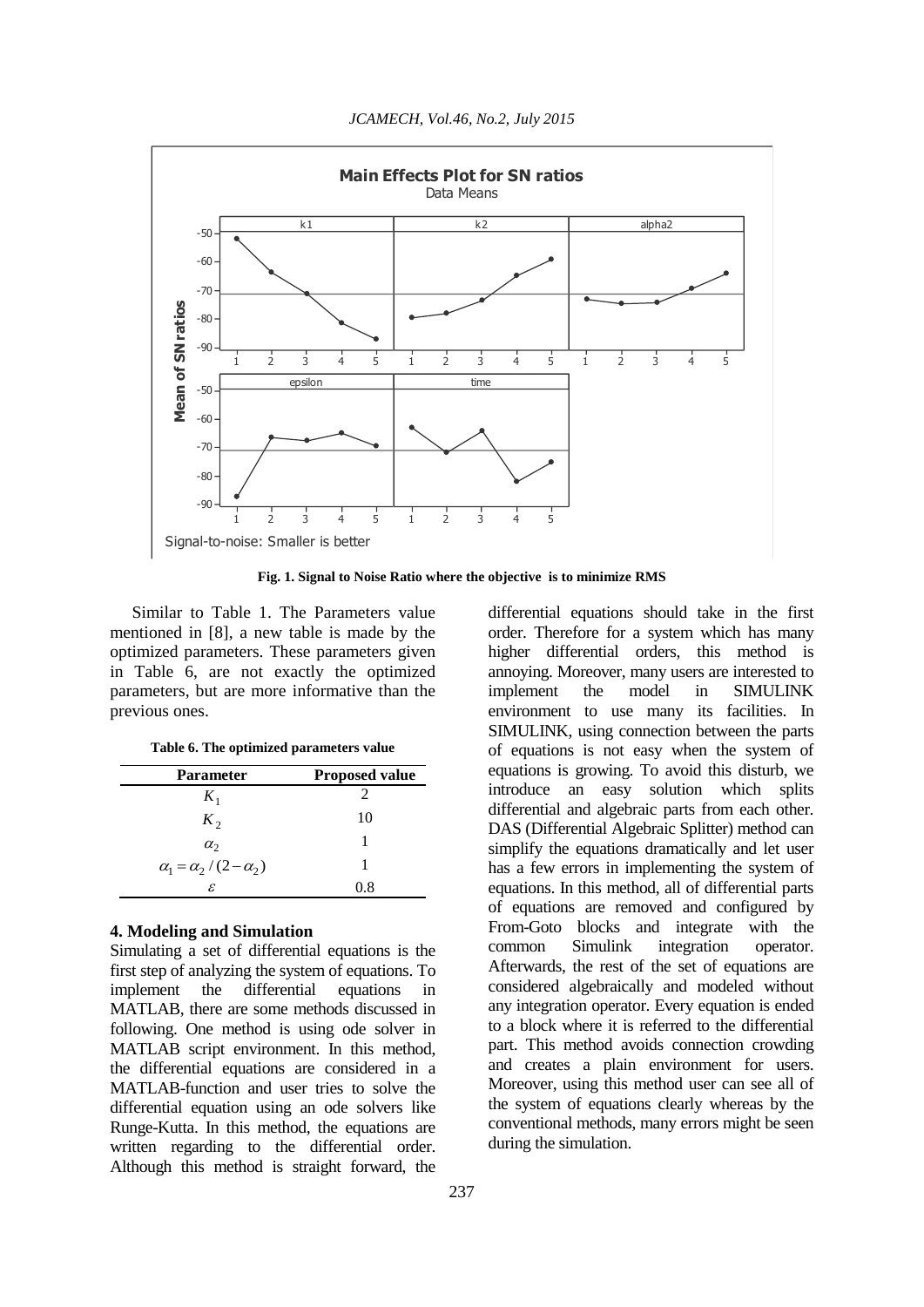To prove the reliability of our proposed values, we implement the nonlinear integral (formula 1) in Simulink environment by differential- algebraic separation method and use a sinusoidal signal with pi/2 phase. The pure integral of this signal is also a sinusoidal signal without any phase. To have a stochastic noise, we create a pulse generator added by random instantaneous values. To filter the signal, we used a proper butter low path filter. After filtration process, the signal is integrated by Simulink operator and on the other hand integrated by nonlinear integrator. The nonlinear integrator is examined for both of Wang's values and our new optimized values. [Fig.](#page-5-0) **2** and [Fig.](#page-5-1) **3** show the Simulink environment for implementing the total and nonlinear integrator system, respectively.



**Fig. 2. Simulink environment for modeling the nonlinear integrator**

<span id="page-5-0"></span>

<span id="page-5-1"></span>**Fig. 3. Schematic of simulink environment for implementing nonlinear integrator using differential-algebraic**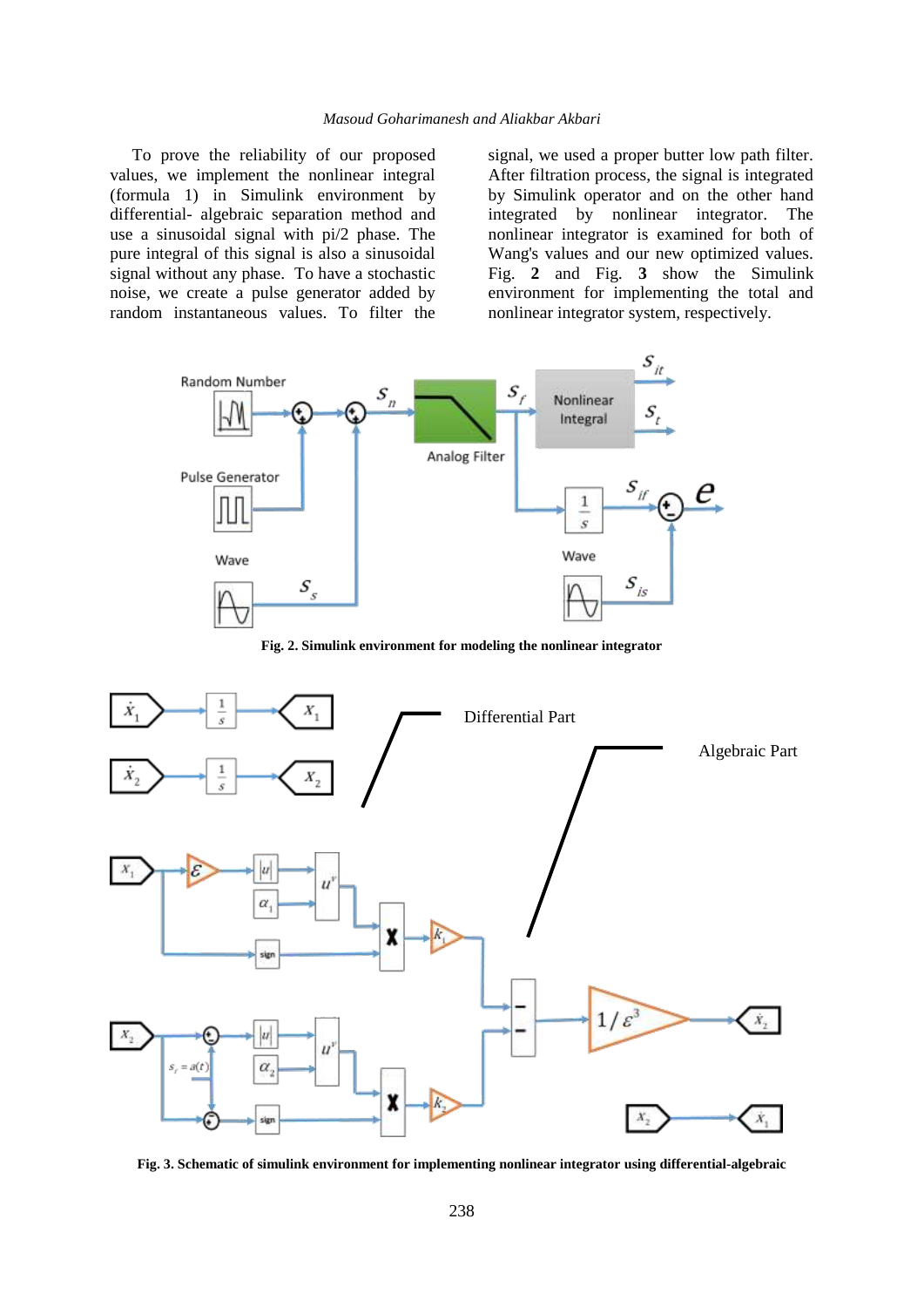#### **5. Results and Discussion**

The results are shown in [Fig.](#page-6-0) –8, where a sinusoidal signal is shown in [Fig.](#page-6-0) 4. The noises produced by the mentioned blocks were added to this pure wave in [Fig.](#page-6-1) 6. Afterwards, the noisy cosinus signal was filtered with the buffer filter in [Fig.](#page-7-6) . The filtered noisy signal was integrated by the simulink integrator. As shown in [Fig.](#page-7-7) , there exists a rising drift in the phenomenon. This problem has previously been discussed. As shown by this figure, the differences of the desired sinusoidal signal and integral, increased rapidly with time. The nonlinear operator used integrated the filtered noisy signal. Figure 11 illustrates the reliability of the nonlinear integrator for integrating the signal and avoiding instability like the drift phenomenon made by the simulink integrator. Although Wang's parameters could converge in a finite time, our proposed optimized values converge rapidly and precisely. This result can be more important when we want to analyze a vehicle for transient response.

### **6. Conclusion**

In order to implement a feedback controller, the sensors must be adopted to measure the



<span id="page-6-0"></span>**Fig. 4. Pure cosinus signal**

states. Afterwards, the evaluated states are used to provide feedback signals for a closed loop process. However, it is known that all states cannot be measured directly. Therefore, designing an observer for the states or estimator is a bypass procedure. In this paper, a recent method was introduced for avoiding the drift phenomenon in integrating acceleration sensors which have been used dramatically in navigation. In this nonlinear integral, some parameters should be optimized inherently. Evolutionary searching algorithms like genetic cannot be used, as a result of the low speed of the procedure. For this reason, an experimental design based on Taguchi method was introduced and using signal to noise ratio criterion, the optimized level of each parameter was determined. The nonlinear integral, simulated in Matlab-Simulink environment was adopted and equipped by these new values. The results show that previous studies recorded more success in eliminating the drifting phenomenon.



<span id="page-6-1"></span>**Fig. 5. Noised cosinus signal**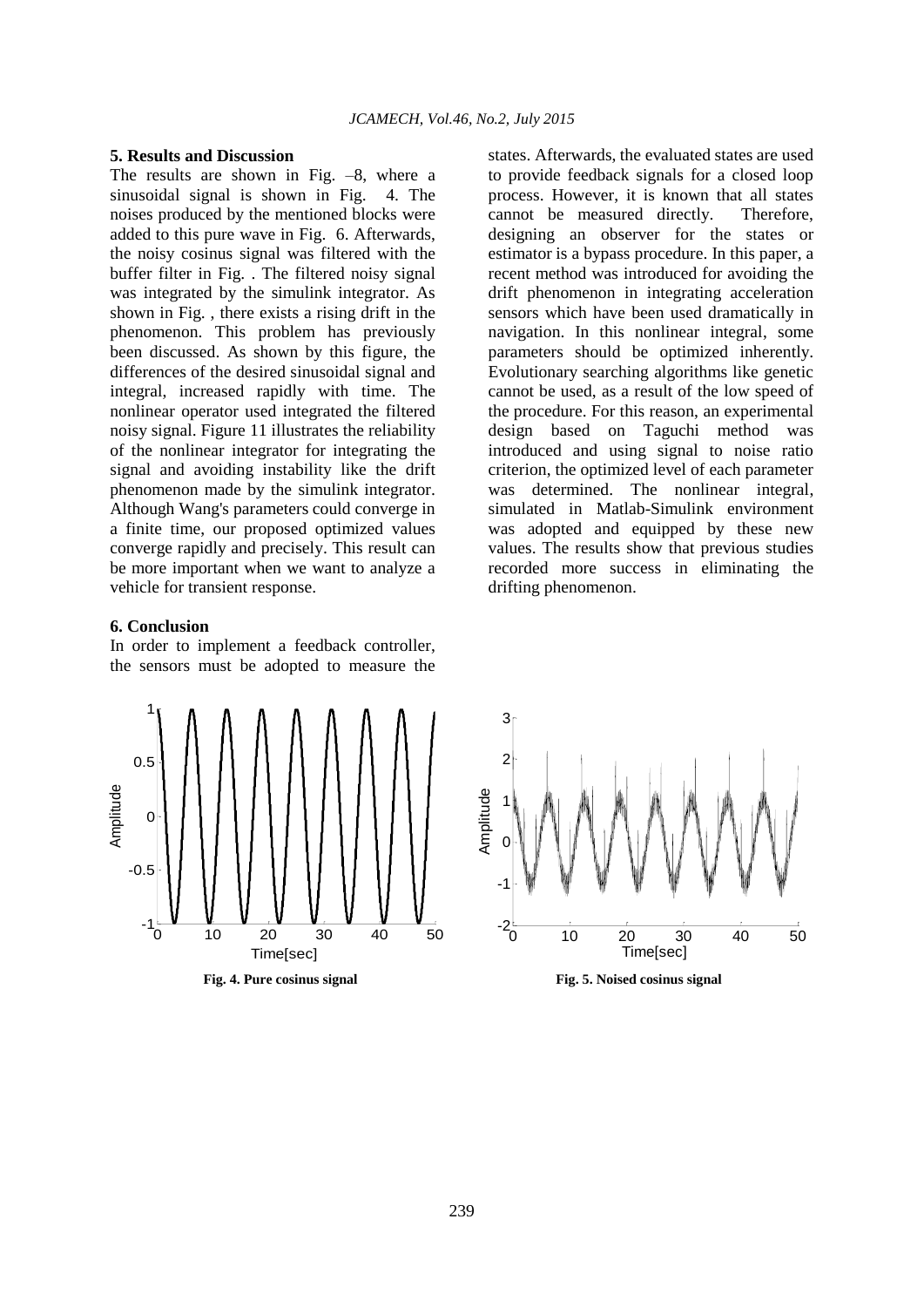<span id="page-7-7"></span>*Masoud Goharimanesh and Aliakbar Akbari*

<span id="page-7-6"></span>

**Fig. 8. Comparison of simulink integrator and nonlinear integrator by using Wang's parameters and the optimized parameters during 100 seconds**

### **References**

- <span id="page-7-0"></span>1. O. Kubitz, M.O. Berger, M. Perlick, R. Dumoulin, Application of radio frequency identification devices to support navigation of autonomous mobile robots, Vehicular Technology Conference, 1997, IEEE 47th, IEEE, 1997, pp. 126-130.
- 2. P. Misra, P. Enge, Global Positioning System: Signals, Measurements and Performance Second Edition, Lincoln, MA: Ganga-Jamuna Press, 2006.
- <span id="page-7-2"></span><span id="page-7-1"></span>3. A. Butz, J. Baus, A. Kruger, Augmenting buildings with infrared information, Augmented Reality, 2000.(ISAR 2000). Proceedings. IEEE and ACM International Symposium on, IEEE, 2000, pp. 93-96.
- 4. J. Newman, D. Ingram, A. Hopper, Augmented reality in a wide area sentient environment, Augmented Reality, 2001. Proceedings. IEEE and ACM International Symposium on, IEEE, 2001, pp. 77-86.
- <span id="page-7-3"></span>5. R.A. Saeed, S. Khatun, B. Ali, M. Khazani, Performance of ultra-wideband time-of-arrival estimation enhanced with synchronization scheme, ECTI Trans. on Electrical Eng., Electronics and Communication, 4 (2006).
- <span id="page-7-4"></span>6. A. Habib, Integration of Photogrammetric and LIDAR Data for Accurate Reconstruction/Visualization of Urban Environments, Proceedings of the FIG Com3 Workshop on Spatial Information for Sustainable Management of Urban Areas, Mainz, Germany, 2009.
- <span id="page-7-5"></span>7. L. Ojeda, J. Borenstein, Non-GPS navigation for emergency responders, 2006 International Joint Topical Meeting: Sharing Solutions for